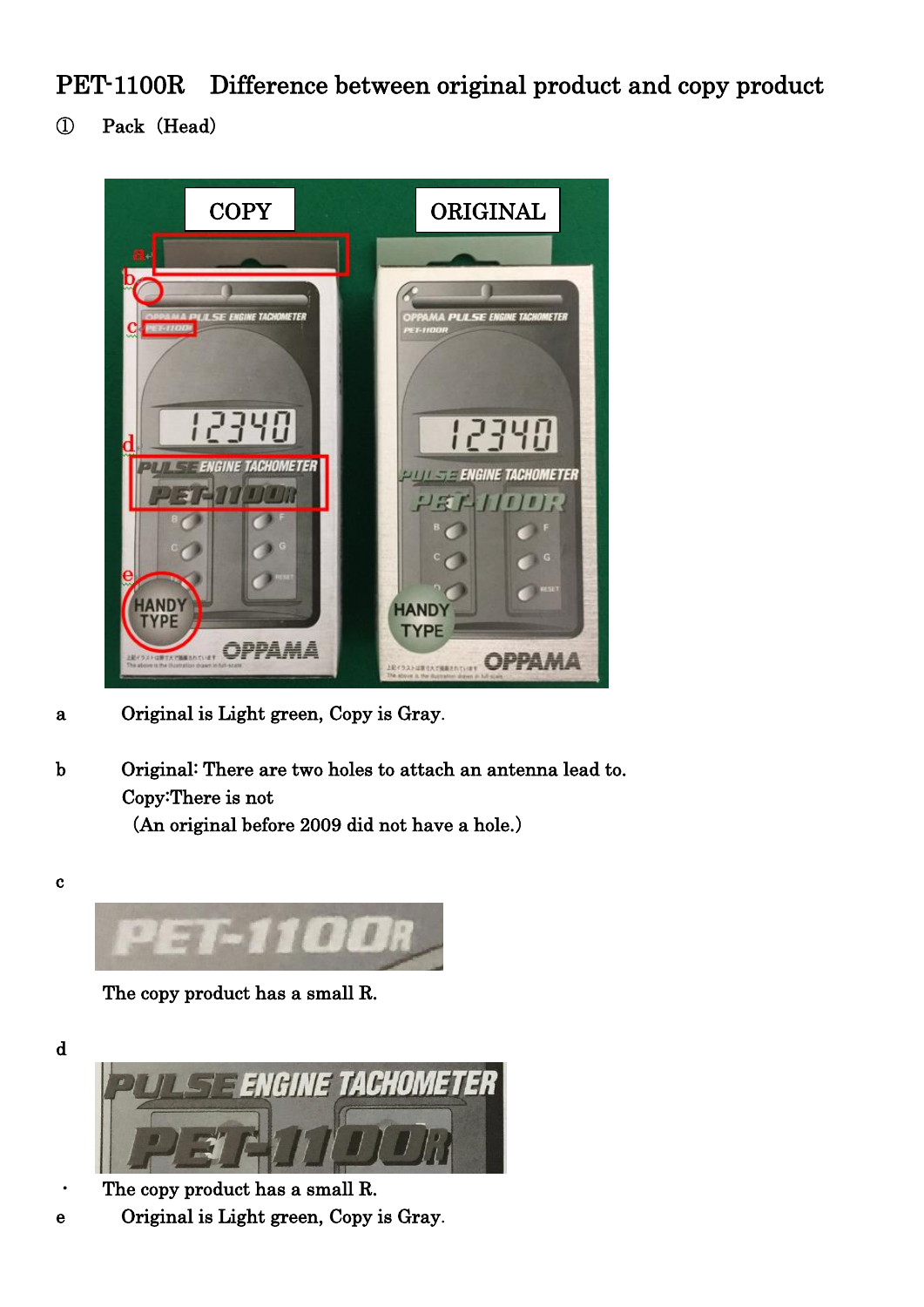



- ・ Original:There are PB mark, LDPE mark, MADE JAPAN.
- ・ Copy:There is not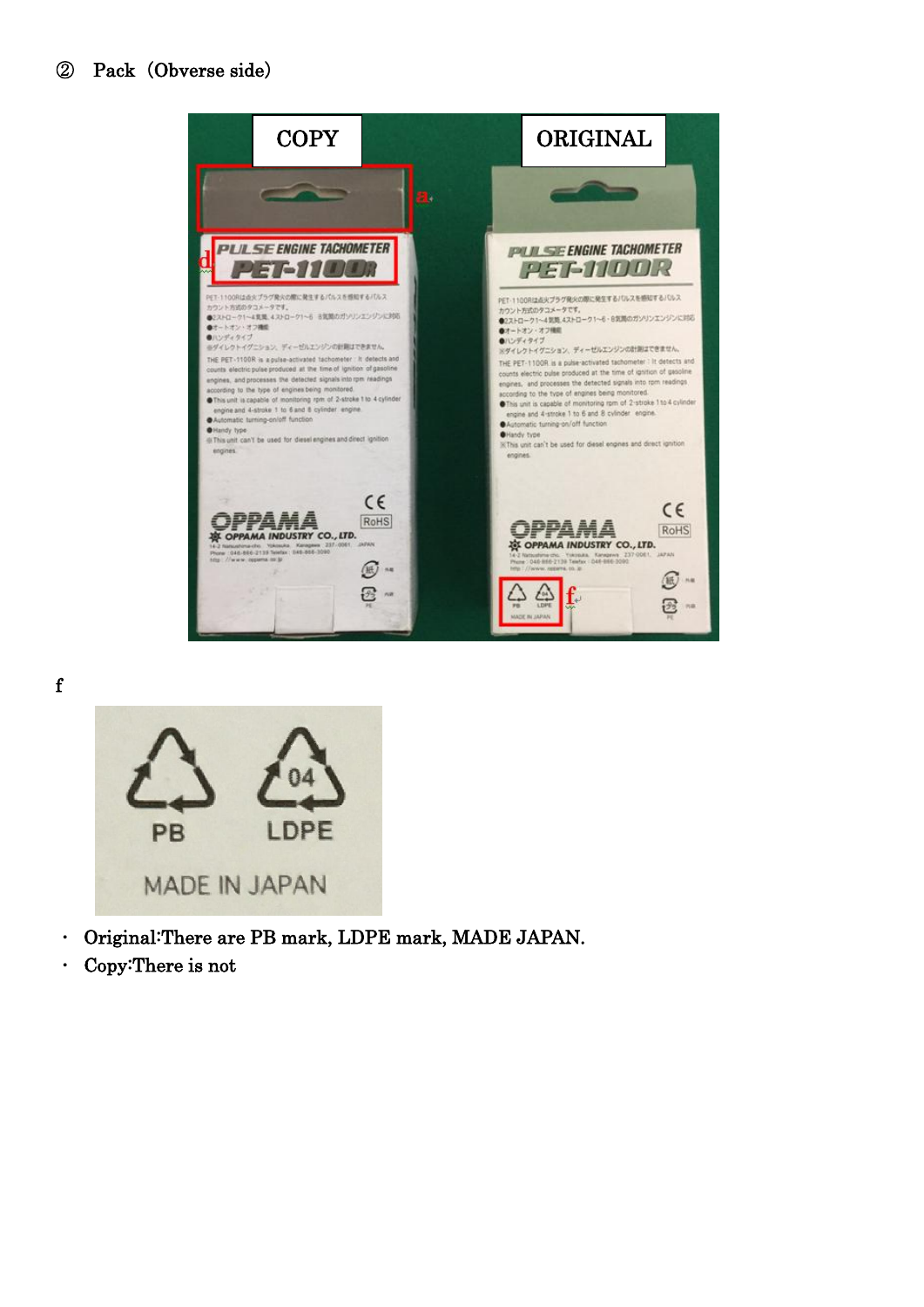## ③ Product(Head)、accessories.



- g Original: There is not Copy :An antenna lead has a plug.
- h Form is different.



copy original

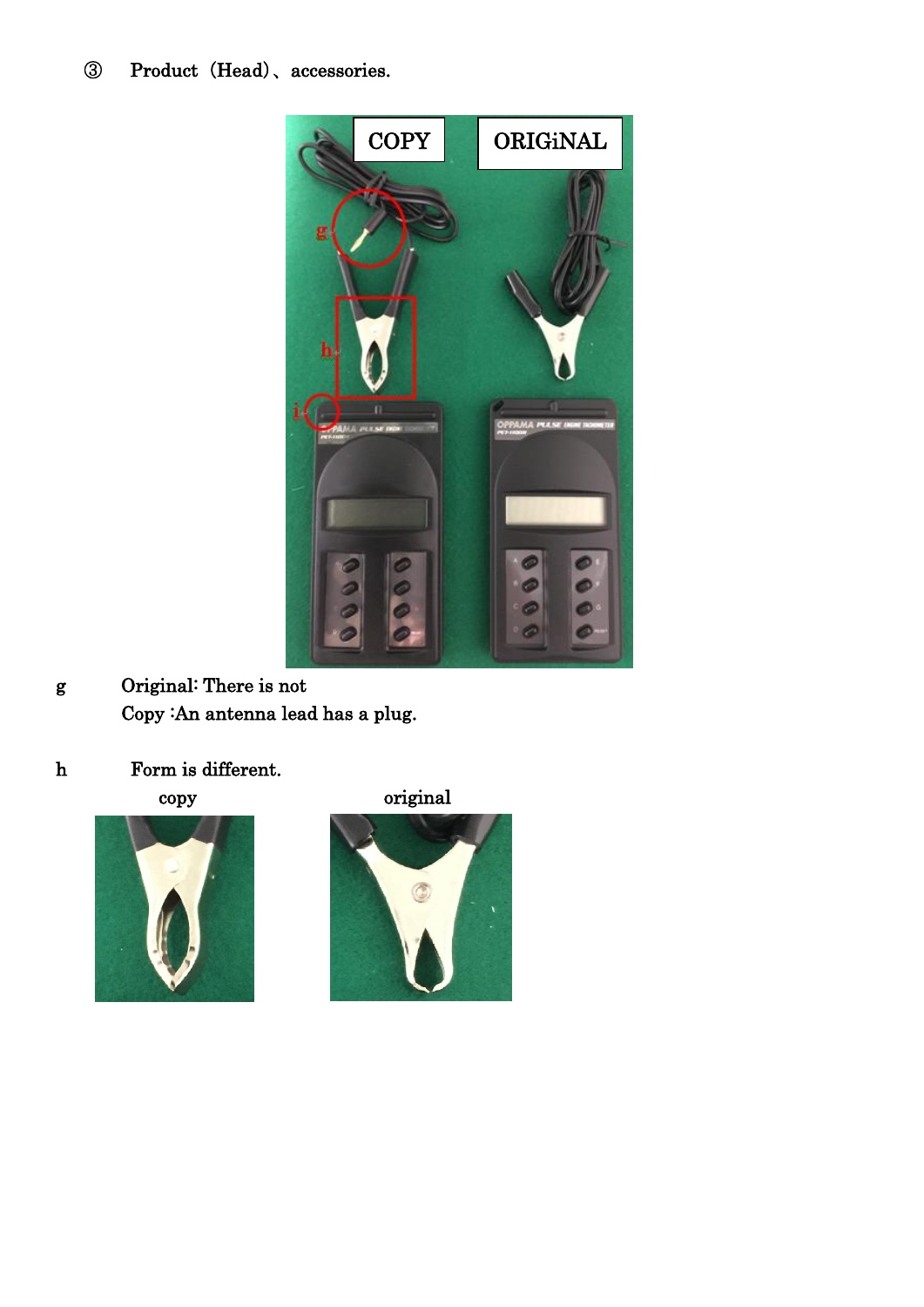

- i Original: There are two holes to attach an antenna lead to. Copy:There is not (Jack is assigned to the side.) (The original made before 2009 is a copy and the same form.)
	- ④ Product(Obverse side)



j Original : The color of the screw is black. Copy : The color of the screw is silver



- ・ Original : There is lot No.
- ・ Copy:There is not